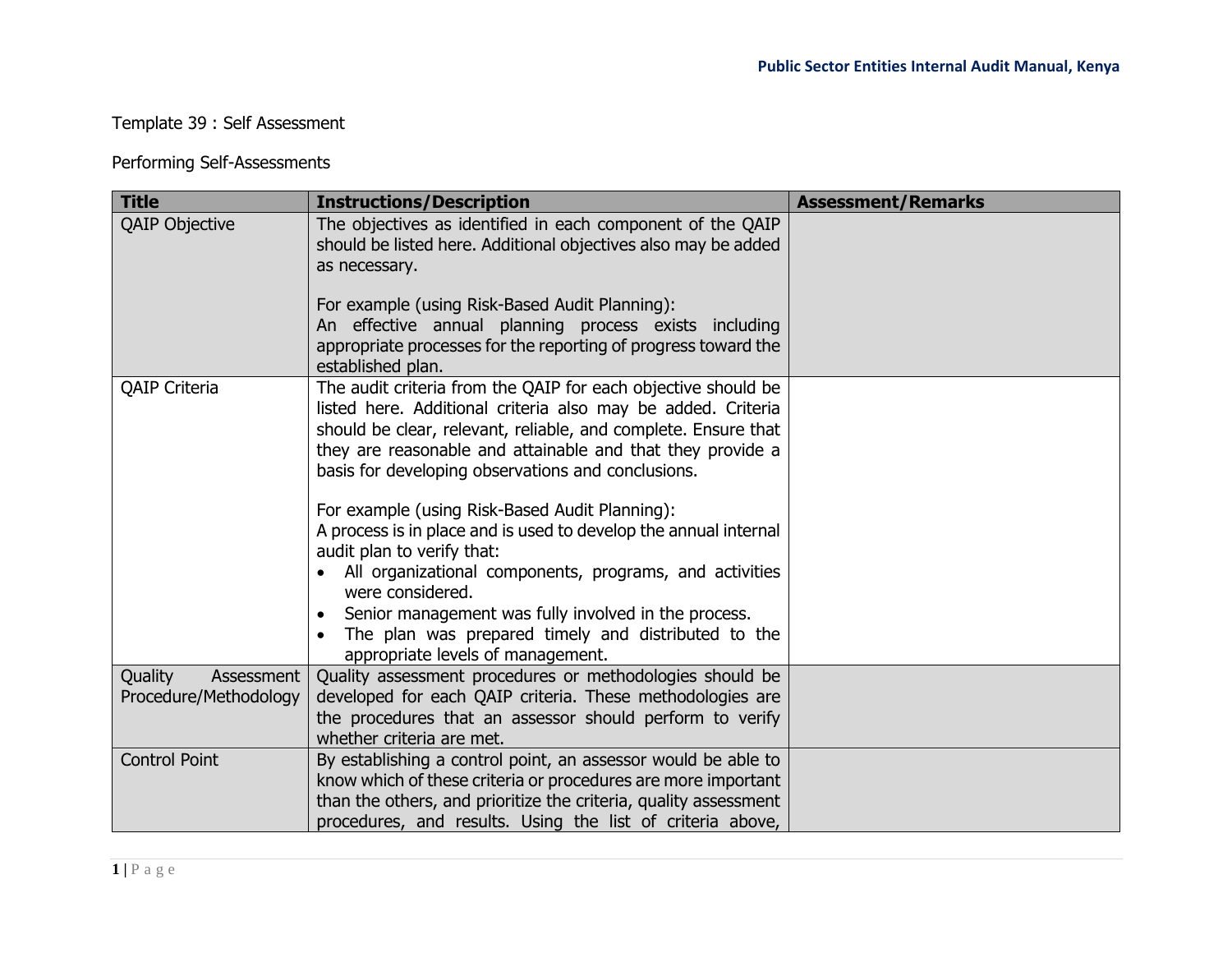| <b>Title</b>               | <b>Instructions/Description</b>                                                                                                   | <b>Assessment/Remarks</b> |
|----------------------------|-----------------------------------------------------------------------------------------------------------------------------------|---------------------------|
|                            | identify which of the criterion are critical for the achievement<br>of this objective.                                            |                           |
|                            | For example:                                                                                                                      |                           |
|                            | It is critical that all organizational components, programs and                                                                   |                           |
|                            | activities have been considered in the development of a risk-<br>based audit plan, otherwise the plan may be inaccurate as a      |                           |
|                            | result of not considering all potential risk elements. However,                                                                   |                           |
|                            | although important, even if the plan was not prepared on a                                                                        |                           |
|                            | timely basis and was not distributed to the appropriate levels                                                                    |                           |
|                            | of management once approved, the organization could still                                                                         |                           |
| Working<br>Paper<br>File   | have a reasonably effective annual planning process in place.<br>It is necessary to keep track of the working paper file          |                           |
| Reference                  | references when performing the quality assessment on the                                                                          |                           |
|                            | internal audit activity. By doing so, the assessor would be able                                                                  |                           |
|                            | to ensure that the working papers file is appropriately                                                                           |                           |
|                            | maintained and administered in support of the audit                                                                               |                           |
|                            | observations and findings.                                                                                                        |                           |
| Criteria Met               | By performing the quality assessment procedures identified,                                                                       |                           |
|                            | the assessor will be able to determine if the criteria have been<br>met. The assessor should simply qualify the response by using |                           |
|                            | Yes, No, or Partially.                                                                                                            |                           |
| <b>Assessor's Comments</b> | An assessor should provide comments for any unmet or                                                                              |                           |
|                            | partially met criteria.                                                                                                           |                           |
| Assessment/Rating          | Provide an assessment of the objective/criteria based on the                                                                      |                           |
|                            | assessment scale adopted by the organization.                                                                                     |                           |